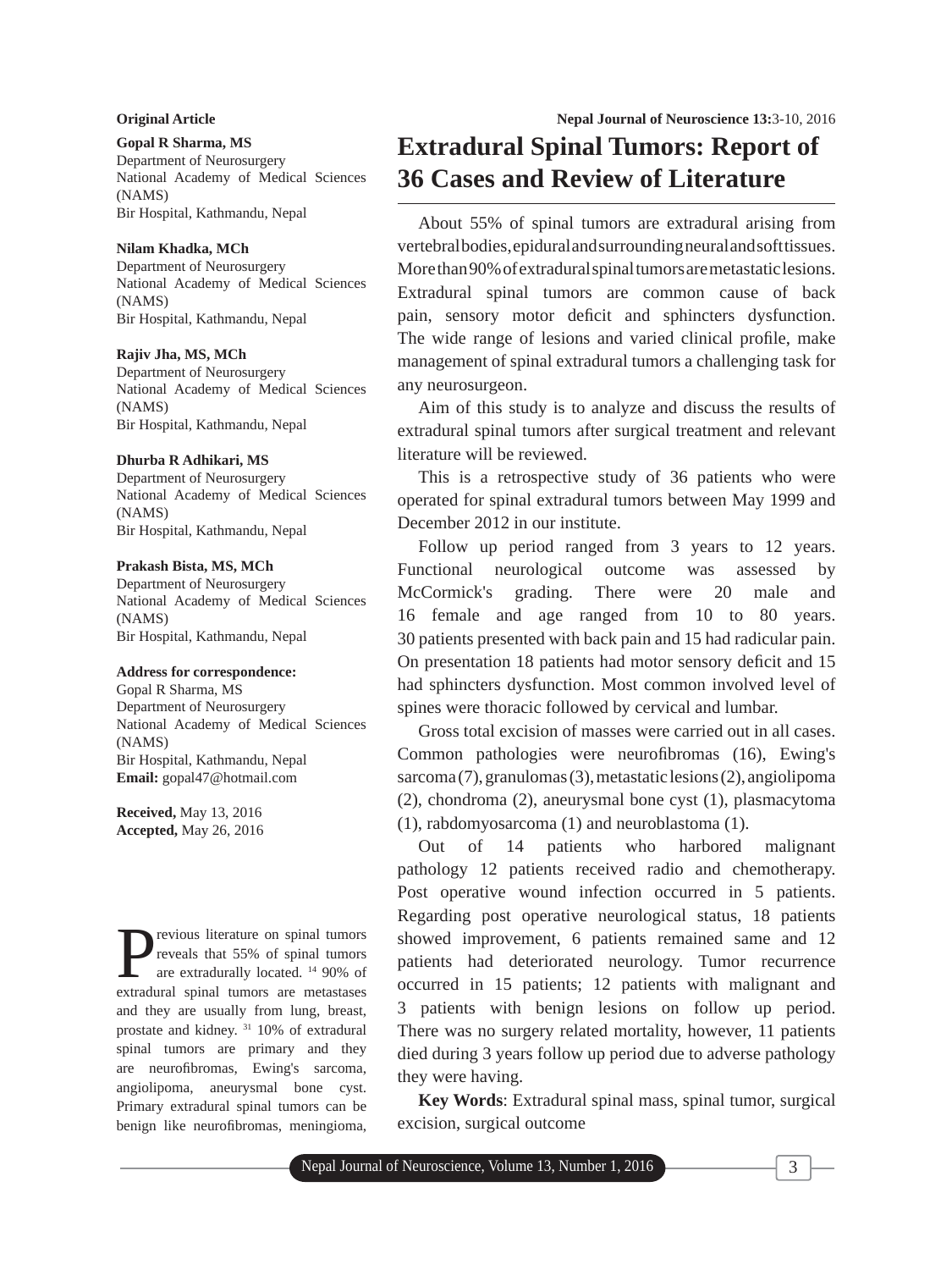

*Figure 1: Preoperative CT Scan of lumbosacral spines A) axial and B) reformatted sagittal views depicted huge extradural sacral mass with erosion of surrounding bones*

osteoma, giant cell tumor, vertebral hemangioma, aneurysmal bone cyst, angiolipoma etc or malignant like osteosarcoma, Ewing's sarcoma, chondrosarcoma, plasmacytoma/ multiple myeloma etc. 3

These patients with extradural spinal masses usually present with back pain, radicular pain, motor and sensory deficit, sphincters dysfunction and/or combination of one of them. 14 Choice of investigation is MRI with Gadolinium enhancement, isotope bone scan and search for primary lesion if there is suspicious of secondary. Treatment ranged from biopsy to total excision of tumor with or without instrumentation (depending on stability of spines) followed by radio and chemotherapy if lesions are malignant.

## **Results**

Out of 124 cases of spinal tumors that we had operated over a period of 12 years, 36 (29.1%) cases turned out to be extradural spinal tumors.

These 36 cases of extradural spinal tumors are the matter of discussion in this study. This is a retrospective study of 36 cases having extradural spinal tumors undergone gross total surgical excision over a period of 12 years, between May 1999 and December 2012 in our institute. There were 20 male and 16 female and age ranged from 10 to 80 years. On admission, 30 patients suffered from back pain/neck pain and 15 patients with radicular pain, 18 patients presented with sensory motor deficit and 15 patients had sphincters dysfunction. Regarding spinal level of involvement, 13 patients had thoracic, 9 had cervical, 3 had cervico thoracic, 7 had lumbar, 2 had thoracolumbar and 2 had sacral extradural masses.



*Figure 2: A) and B), Preoperative MRI of lumbosacral spines showing large extradural sacral mass suggestive of Chordoma*

All patients, whether they had benign or malignant lesions, underwent gross total excision followed by instrumentation in 5 patients who had unstable spine after tumor resection **(Figure1 A, B; 2 A, B and 3)**.

Histology revealed 2 metastatic lesions and 34 primary spinal tumors **(Table 1)**. Among primary extradural spinal tumors 22 were benign and 12 were malignant. Primary benign lesions were neurofibromas (16), granulomas (3), angiolipoma (2) and aneurysmal bone cyst (1) **(Table 1)**.

Primary malignant lesions were Ewing's sarcoma (7), chordoma (2), plasmacytoma (1), Rabdomyosarcoma (1) and neuroblastoma (1) **(Table 2)**.



*Figure 3: Postoperative plain X-Ray of lumbosacral spine after having en block excision of chordoma showed normal alignment of spine with posterior instrumentation.*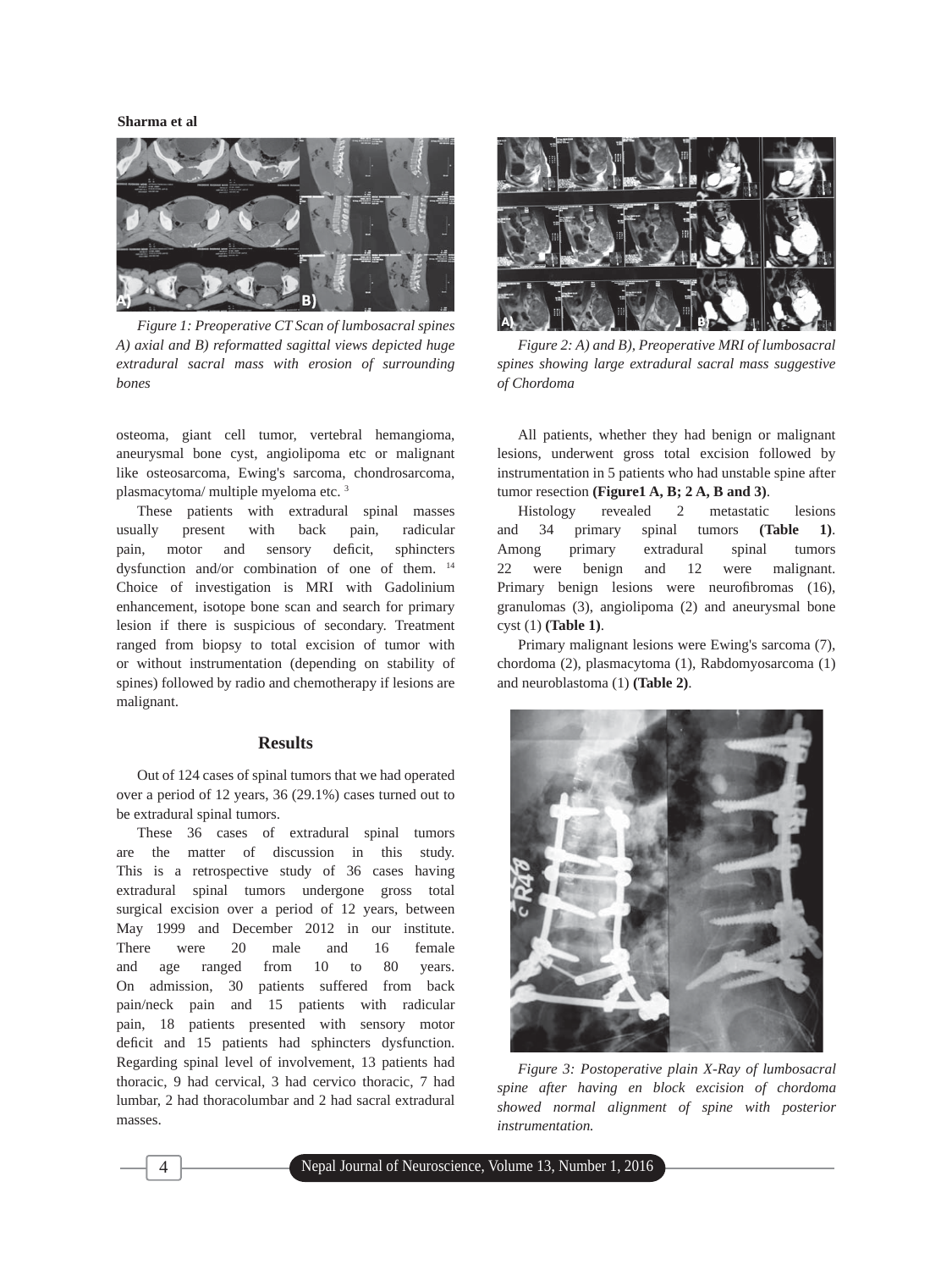## **Extradural Spinal Tumor**

| Pathology            | No of cases | Extent of resection | instrumentation          |
|----------------------|-------------|---------------------|--------------------------|
| Neurofibroma         | 16          | total               |                          |
| <b>Granulomas</b>    |             | Gross total         | $\overline{\phantom{a}}$ |
| Angiolipoma          |             | Total               |                          |
| Aneurysmal bone cyst |             | total               |                          |

*Table 1: Primary benign extradural spinal tumors*

| Pathology       | No of cases | Extent of resection | Instrumentation |
|-----------------|-------------|---------------------|-----------------|
| Ewing's sarcoma |             | Gross total         |                 |
| Chordoma        |             | En block            |                 |
| Plasmacytoma    |             | Total               |                 |
| Rabdomyosarcoma |             | Gross total         |                 |
| Neuroblastoma   |             | Gross total         |                 |

*Table 2: Primary malignant extradural spinal tumors*

| Pathology            | No of cases | Extent of resection | Instrumentation |
|----------------------|-------------|---------------------|-----------------|
| Adenocarcinoma       |             | Gross total         |                 |
| Renal cell Carcinoma |             | Gross total         |                 |

*Table 3: Metastatic extradural spinal tumors*

| Preoperative neurology | McCormick's grade                                                                   | Postoperative neurology |  |
|------------------------|-------------------------------------------------------------------------------------|-------------------------|--|
| 6                      | $I = normal neurology$                                                              | 15                      |  |
| 12                     | $H =$ mild to moderate deficit                                                      | 10                      |  |
| 10                     | $III =$ moderate to severe deficit.<br>walks with support<br>$IV =$ severe deficit, |                         |  |
| 8                      | wheelchair bound                                                                    | 8                       |  |

*Table 4: preoperative and postoperative functional outcome (McCormick grading, 1990)*

Two metastatic epidural masses were adeno and renal cell carcinomas **(Table 3)**. 10 patients who harbored primary malignant and 2 metastatic lesions were subjected for a course of radio and chemotherapy. Two patients with chordomas were not sent for radiotherapy believing that these lesions are radio resistant and in fact they both had en block resection. Post operative complication included wound infection in 5 patients, which were treated with a course of systemic antibiotics.

 Despite gross total excision, 15 patients came for follow up with features of recurrence of tumors. 3 patients had recurrent neurofibromas which required second surgeries. Other 12 patients had recurrent malignant masses

for which they were referred to oncology department for repeated course of radio and chemotherapy.

There was no surgery related mortality, however, we observed 11 deaths during first three years of follow up who had malignant lesions.

Functional outcome was assessed by McCormick's grading scale. Pre operatively 6 patients had grade I, 12 had grade II, 10 had grade III and 8 had grade IV. After the surgical treatment, 15 patients had grade I, 10 had grade II, 3 had grade III and 8 had grade IV **(Table 4)**.

Nine patients' neurological status improved to grade I from grade II and III. Neurology of 7 patients improved to grade II from grade III. Neurological status of 8 patients of grade IV remained same after surgical treatment.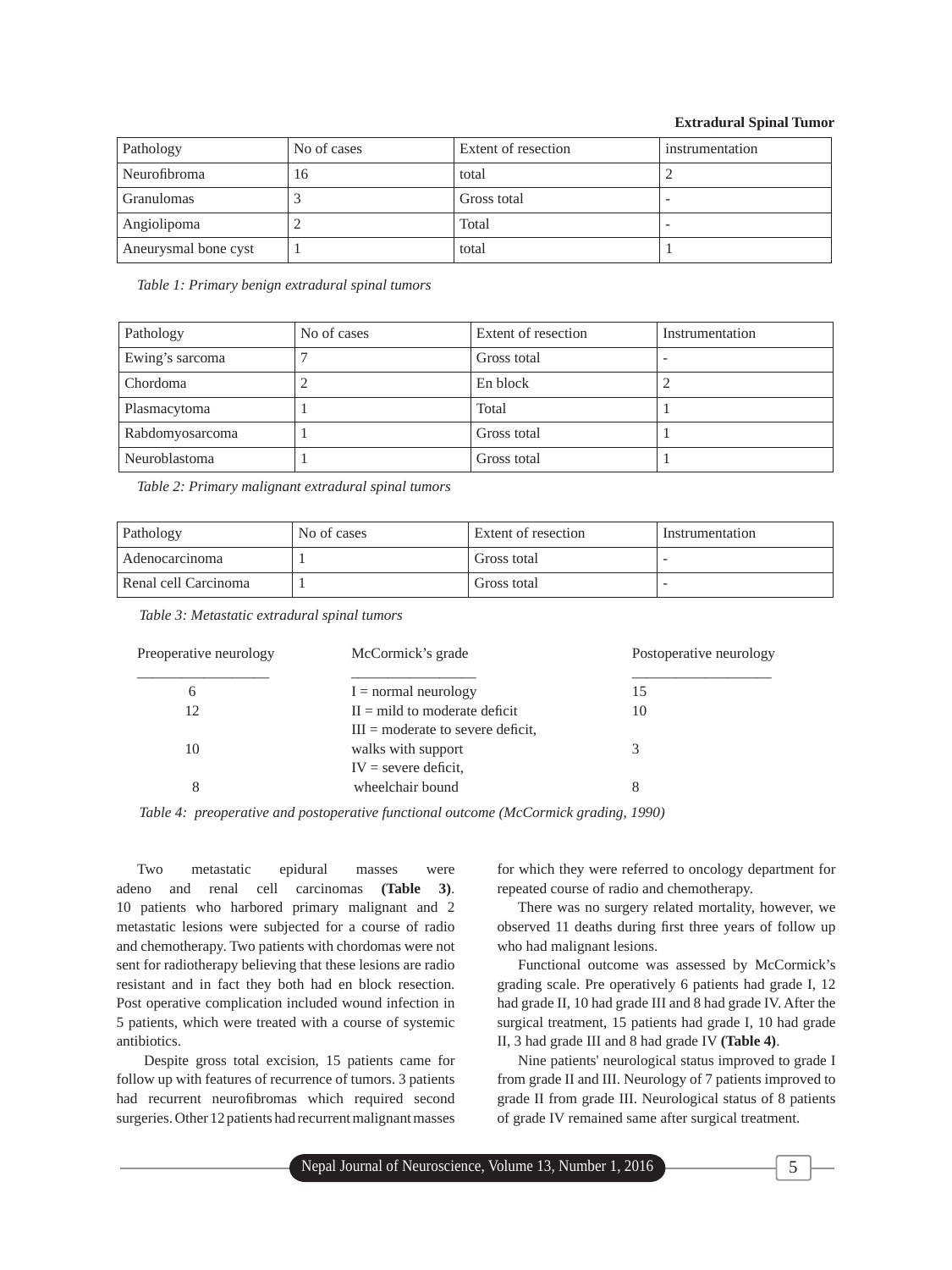## **Discussion**

Spinal tumors are a common cause of back pain, sensory motor deficit and sphincters dysfunction  $.^3 \cdot 14$ About 55% of spinal tumors are extradural, 35% intradural extra medullary and about 10% intramedullary .<sup>31</sup>

More than 90% of extradural spinal tumors are metastatic and only 10% are primary extradural spinal tumors. <sup>31</sup> Primary lesions are further divided into benign and malignant. Benign lesions are neurofibromas, meningiomas, osteomas, osteoblastmas, chondromas, osteochondromas, aneurysmal bone cysts, haemangimas, giant cell tumors, angiolipomas and granulomas. Benign tumors such as neurofibomas and meningiomas are generally intradural extramedullary but occasionally have an extradural component or may be limited to the extradural space.<sup>3</sup> Benign extradural tumors are usually present in young adults with constant back pain, scoliosis and less often with neurological deficit.

Malignant primary extradural spinal tumors are multiple myeloma, plasmacytoma, osteosarcoma, chondrosarcoma, Ewing's sarcoma, rabdomyosarcoma and neuroblastoma. Malignant primary tumors present in middle age with back pain or spinal deformity and neurological deficits are more common.

The spinal column is the most common site of skeletal metastases in patients with cancer. 16 Up to 70% of cancer patients are found to have spinal metastasis on autopsy. 28 Most common primary include breast, lung, prostate, kidney etc. The thoracic, lumbar and cervical spines are commonly affected. Extradural metastases are often reported. 7

CT scan demonstrates well the degree of bone involvement and also helps with pre operative planning for instrumentation. MRI is preferred imaging modality. MRI demonstrates the extent of disease including paraspinal extensions and neural tissue involvement. Bone scan can detect local and distant bone pathology but has decreased specificity.

 Following individual extradural spinal tumors that were commonly encountered in our study are discussed below with review of relevant literature.

#### **Primary benign extradural spinal tumors**

#### **Neurofi bromas**

They are benign tumor.They are both intradural extramedullary in about 70% of cases, and remaining 30% are equally divided between a strictly extradural location and a dumbbell 14. Half of these lesions are located in thoracic spine and next half in cervical followed by lumbar spines<sup>3</sup>. Common clinical presentations are back pain with or without radiculopathy, progressive neurological deficit

and bowel bladder involvement in some cases. MRI is the choice of investigation. Since they are benign lesions total surgical excision should be the aim of treatment. Prognosis has been excellent after the surgical resection, however, some recurrences have been reported in the literature .3

### **Angiolipoma**

Spinal angiolipomas are rare benign extradural spinal tumors. They contain mature lipomatous elements and proliferating vessels. They account for only 0.14%-1.2% of the spinal tumors and about 3% of extradural spinal tumors.  $36$  Angiolipoma is benign and noninfiltrating lesion, however, few cases of infiltrating angiolipomas have been described in literature. <sup>23, 24, 38</sup> These tumors occur in young and middle age and female are mainly affected 45. Most angiolipomas are located in thoracic level and arise in the posterior extradural space. <sup>1, 11, 17, 38</sup> Pure lumbar localization is extremely rare. 32, 36

The histopathogenesis of angiolipoma is unknown. They probably arise from abnormal primitive pluripotential mesenchymal cell that can differentiate into lipomatous, angiomatous or mixed tissue.<sup>9</sup> Some authors suggested angiolipomas to be true hematomas.  $9, 14, 46$ Patients with angiolipomas most commonly have long standing pain and then develop progressive neurologic symptoms secondary to spinal cord compression. Similarly to other vascular lesions female patients with those lesions may have onset or deterioration during pregnancy. 8, 15, 42

MRI is the imaging modality of choice in detecting angiolipomas . Angiolipomas appear as hyperintense lesions on  $T_1$  weighted images <sup>35</sup>. Gadolium enhancement is due to the vascularity of these lesions. Gadolinium infusions with fat saturation sequences are useful in the study of those lesions.<sup>13</sup>

These lesions are benign lesions and total excision should be the aim of treatment. Surgical outcome are excellent and there has been no recurrence reported in literature. 1,9,11,15,17,36,45 **Tuberculoma**

The spinal column is involved in less than 1% of all cases of tuberculosis. 2 The typical picture of the spinal tuberculosis is of destruction of the vertebral bodies with involvement of the adjacent discs, however, in some instances cord involvement may be secondary to epidural tuberculoma. <sup>2</sup> This epidural tuberculoma, atypical tuberculosis, may present as compression of the spinal cord or cauda equina with features ranging from paresthesia, radiculopathy, neurological deficit and loss of sphincters function. Extradural spinal tuberculomas are difficult to identify on plain radiograph. MRI has been used to diagnose epidural granulomas. 18, 22, 49 Final diagnosis has to be made by histopathological examination.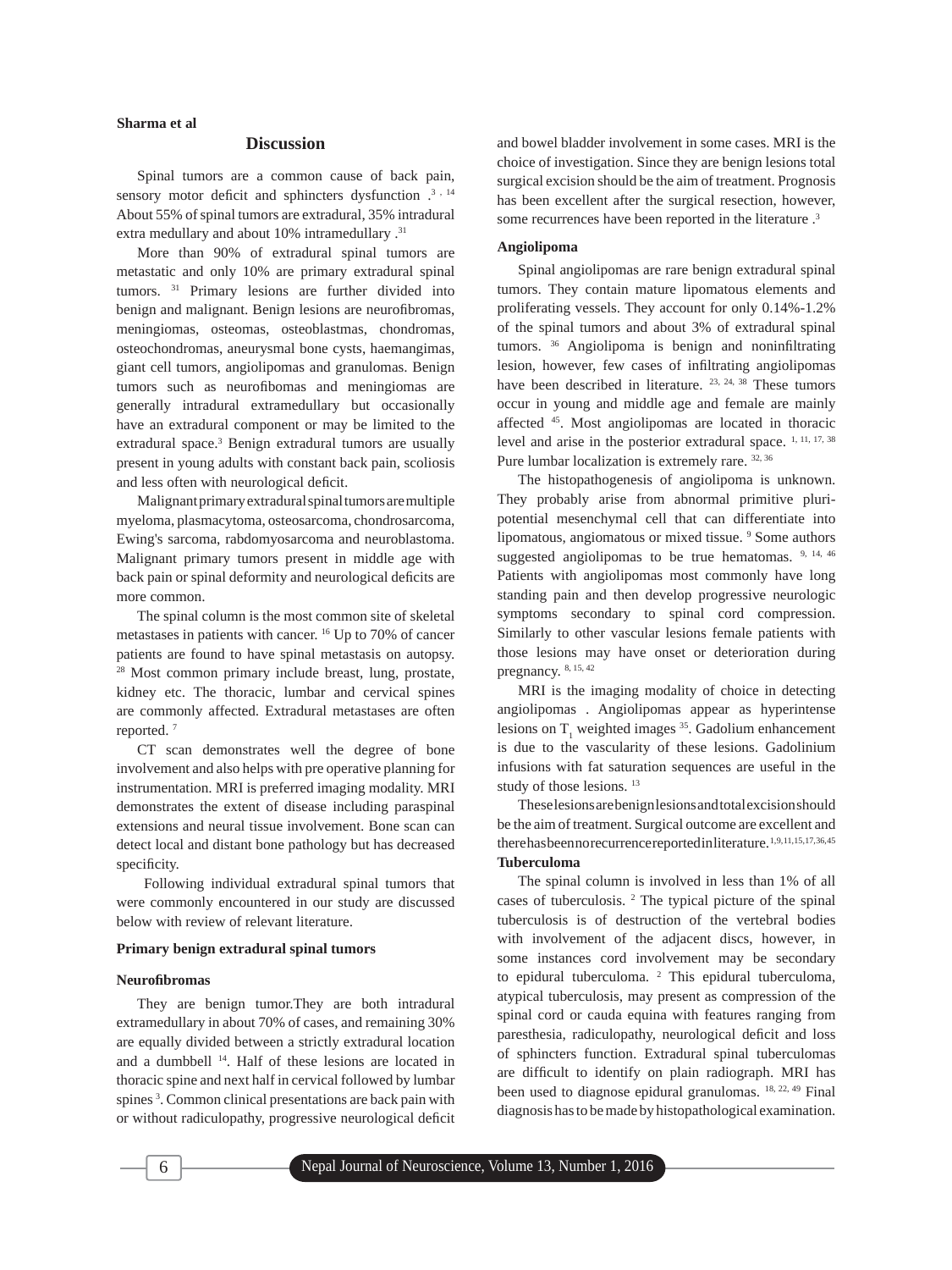Laminectomy and excision of granulomas and a course of anti tuberculosis treatment after histological verification is the ideal treatment. Results are excellent in most of the cases. 2, 22, 32

#### **Aneurysmal Bone Cyst**

They are benign, expansile, osteolytic cystic lesions that usually arise in long bones, but up to 30% are seen in spine. 31 They account for nearly 15% of primary spine tumors 14. They are commonly located in posterior elements of thoracic and lumbar spine. They are commonly found in young adults with presentation of gradual progressive pain, palpable mass and possibly progressive neurological deficits. CT reveals typical expansile, lytic lesions with a so called eggshell layer of a cortical bone surrounding the lesion. On MRI, they have a heterogeneous appearance on both  $T_1$  weighted and  $T_2$  weighted images, with multiple fluid filled interfaces representing loculations within the lesion. Treatment is gross total excision with instrumentation, if the spine is unstable. Intra-lesional resection with or without post operative radiation is associated with higher recurrence rate. 31

#### **Primary malignant extradural spinal tumors**

#### **Ewing's Sarcoma**

This is a small, round, blue cell tumor of unknown origin. Young patients aged 10 to 30 are most commonly affected. It exists in two different clinicopathological entities; osseous Ewing's Sarcoma and extra osseous Ewing's Sarcoma. 27 Most common site of occurrence is thoracic followed by cervical and lumbar spines. 43 The main clinical presentation is back pain, but up to 60% of patients have neurological deficit. MRI is the diagnostic imaging study of choice. 43 Best treatment is aggressive surgical resection followed by radiation and chemotherapy. 27,40 The local control approaches 100% and long term survival is 86%.

## **Chordomas**

These tumors arise from remnant of notochord. They are either found in clivus (40%) or Sacrum (60%), peak incidence is  $5<sup>th</sup>$  to  $6<sup>th</sup>$  decade of life. <sup>4</sup> Clinical presentations are gradual onset of back pain, numbness and motor weakness and feeling of rectal fullness or incontinence. On plain X-ray, chordomas appear as destructive lesions and can have an associated soft tissue mass. CT scan shows both the osseous and soft tissue components of the tumor and is helpful in assessing neural foraminal involvement. MRI reveals enhancements of lesion and has low to intermediate signal intensity on  $T_1$  weighted images and very high signal intensity on  $T<sub>2</sub>$  weighted images.  $^{10}$ 

#### **Extradural Spinal Tumor**

When possible en block resection should be the aim of surgical treatment and if not possible, marginal excision along with pseudo capsule with postoperative radiotherapy have been advised with mixed results.<sup>2</sup>

## **Plasmacytoma**

Plasmacytomas are B-cell lymphocyte neoplasm and they are malignant. They can affect either vertebral bodies or posterior elements. 3 Plasmacytomas are very rare entity. In about 5% of patients with multiple myeloma the disease can be diagnosed in the setting of a solitary tumor (plasmacytoma) of the bone. 50% of plasmacytomas eventually convert into multiple myelomas after some duration. 31 They are commonly found in middle and old age. Clinical presentations are usually local back pain with or without radicular pain and neurological deficit. Plain X-ray and CT scan may be the choice of preliminary investigation, however, MRI would be the best option. Most commonly involved levels are thoracic and cervical spine. Complete resection should be attempted if possible, and spine should be stabilized when indicated. Radiotherapy can be used as adjuvant treatment after surgical resection. Pathological fracture can be seen in some cases of plasmacytoma for which vertebroplasty and kyphoplasty have been tried. 10 Median survival period of patients harboring a solitary plasmacytoma exceeds 60 months.

#### **Neuroblastomas**

They are rare and primarily a tumor of infancy and childhood and very rare in adult population. It originates from migrating neural crest cells destined for the adrenal medulla and sympathetic nervous system, thus, primary epidural spinal neuroblastoma is very rare and only few cases have been reported in the literature. 19 The presentations are back pain, radicular pain, and neurological deficit and may be associated with sphincters dysfunction. MRI with Gadolinium enhancement is the choice of investigation. Primary lesions in the other part of the body should be searched before confirming it as a primary lesion. Histology will make the final diagnosis along with immunohistochemistry. Patients with neurological deficit require prompt surgical excision followed by radio and chemotherapy. 19,39 Despite combined therapies neuroblastoma has still a poor prognosis for survival.

#### **Rabdomyosarcoma**

Primary spinal epidural rabdomyosarcoma is an extremely rare tumor and only few cases have been reported. 20, 44 It is a highly aggressive and rapidly growing neoplasm of skeletal muscle origin that occasionally appears in the vertebral column and spinal epidural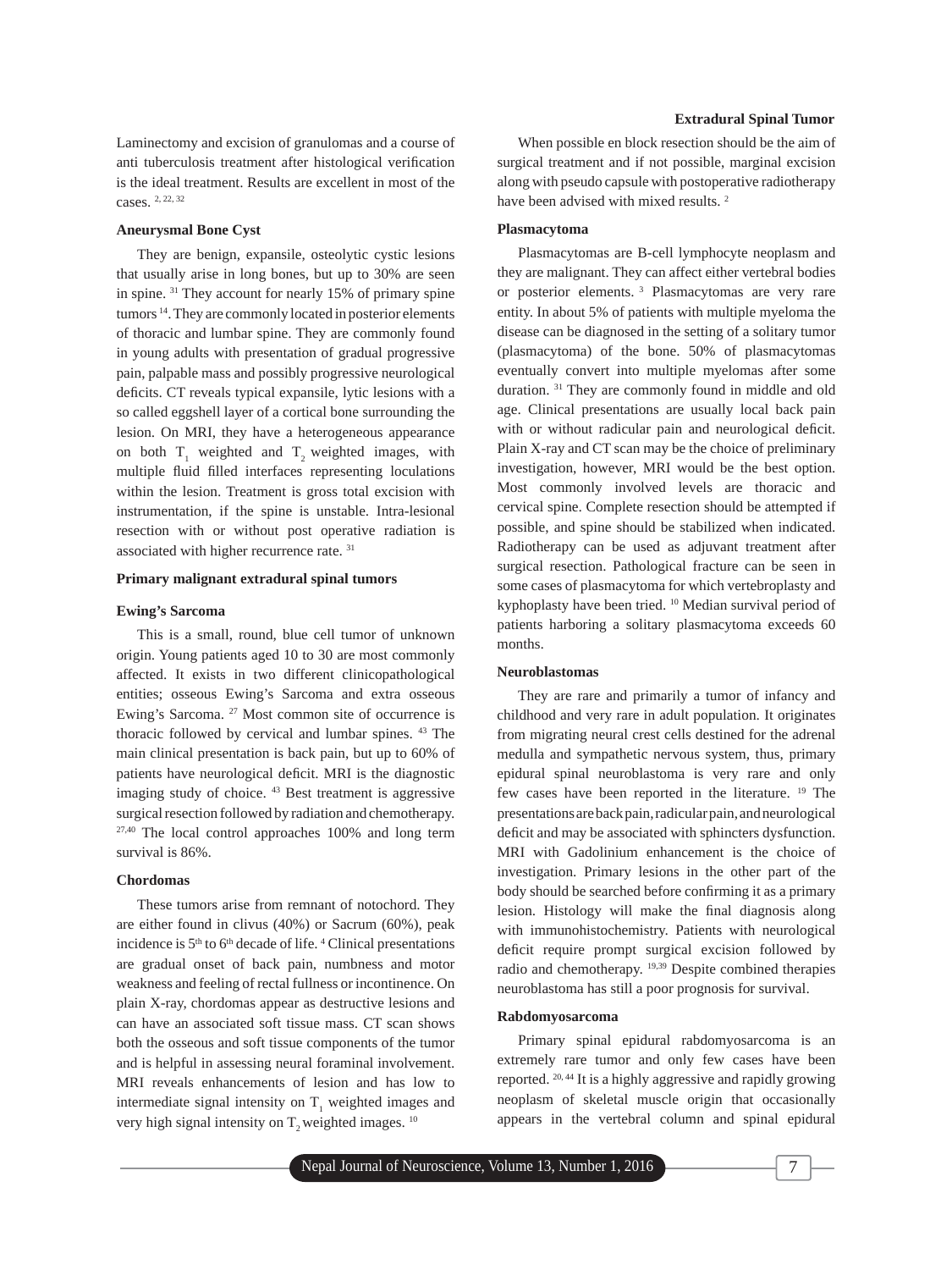space. This is a disease of children and young adults. Clinically rabdomyosarcoma of spine can present with local and or radicular pain, limb weakness and bladder or bowel involvement. Radiologically primary spinal rabdomyosarcoma is usually hypointense on  $T<sub>1</sub>$  weighted and hyperintense in  $T<sub>2</sub>$  weighted images and shows homogeneous or inhomogeneous enhancement on contrast. 44 This malignant tumor invades local structures and metastases to remote site by lymphatic and hematogenous spread. Treatment of spinal rabdomyosarcoma requires multi-disciplinary approaches that include surgery, chemotherapy and radiotherapy. Despite aggressive treatment prognosis of this diseases is poor, however, prognosis depends on age, site of origin, extent of tumor, histology and presence or absence of metastases.  $41, 48$ 

## **Metastatic extradural spinal tumors**

About 1.3 million new cases are diagnosed annually in USA with about two third of these patients developing metastatic lesions. 31 The most frequently involved organs are lung, liver and bone. 47 The spine is the most common site for skeletal metastasis. 16, 28 The most common primary site for spinal metastasis includes breast, lung, prostate and kidney. 6 The studies have shown that the majority of spinal metastasis involve lumbar followed by thoracic and cervical spines, however, thoracic metastatic lesion become more symptomatic earlier than cervical and lumbar.More than 95% of spinal metastatic lesions are extradural, 5% intradural extramedullary and less than 0.5% intramedullary, rarely encountered. 7, <sup>29</sup>

Their usual clinical presentations are neck pain or back pain, radicular pain, neurological deficit and may have bowel bladder symptoms. A cancer patient with new onset of neck or back pain has spinal metastasis until proven otherwise. MRI has revolutionized the diagnosis of spinal extradural metastatic lesions which require complete examination  $(T_1, T_2, T_3)$  and T1 weighted image with gadolinium enhancement). 34

Treatment of symptomatic spinal metastasis is undertaken to relieve pain and to preserve or restore neurological function. Palliation is the reasonable objective in the vast majority of cases. Surgery for spinal extradural metastatic lesion must provide both decompression of the neural elements as well as stabilization of the spinal column if required. If not medically contraindicated, steroids are recommended for any patient with neurological deficits suspected or confirmed to have extradural spinal metastasis. 25

Radiotherapy has been the primary therapy for managing metastatic spinal extradural mass, however, surgical decompression followed by spinal instrumentation for stabilization has also proven effective. 21

Although among primary benign extradural spinal tumors osteoma, osteoblastoma, osteochondroma, giant cell tumors,vertebral haemangiomas, aneurysmal bone cyst, neurofibroma, meningioma have been described as primary benign spinal tumors<sup>31</sup>, however, in our series neurofibromas, granulomas, angiolipomas were common benign lesions. Angiolipomas are very rare and only few cases have been reported in literature.<sup>1, 9, 11, 15</sup> Surprisingly, there were two angiolipomas in our series.

In our series, Ewing's Sarcoma was most common primary malignant extradural spinal pathology followed by chordoma, plasmacytoma, rabdomyosarcoma and neuroblastoma, where as in literature, osteosarcoma, Ewing's Sarcoma, chondrosarcoma, plasmacytoma, multiple myeloma were described as common spinal extradural malignant pathologies.<sup>31</sup> Our department, as being a national neurosurgical referral centre , receives many referrals of patients harboring secondaries to spines, but we operated on only two cases. These two patients were young, had single lesion with incomplete neurology and primary lesions were disappeared after treatment. According to protocol of our institute we do not operate on those patients who have multiple secondaries in spine, old age with comorbidities, medically unfit for general anaesthesia, complete loss of neurological function and if primary lesion is still active. We did gross total excision of all tumors whether they are benign, malignant, or metastatic lesions. Five patients required posterior stabilization after the excision of extradural spinal masses, they were chordomas (2), neurofibromas $(2)$  and aneurysmal bone cyst  $(1)$ . Functional outcome was excellent in those patients who were operated for primary benign lesions. Three patients, out of 16 patients with extradural neurofibroma, presented with features of recurrence in their 5 years' followed up and required second surgery. There was no evidence of recurrence in patients with angiolipomas, granulomas and aneurysmal bone cyst till to date. Three patients with extradural spinal granulomas received 18 months' course of anti-tuberculosis drugs.

Functional outcome was not satisfactory in patients with malignant pathology and their neurology remained static despite total resection of lesions. There has been no evidence of recurrence in patients with chordomas. All the patients with Ewing's Sarcoma, rabdomysarcoma, and neuroblastoma despite gross total resection followed by radio and chemotherapy, died within 3 years' followed up due to local recurrence and distant metastases. Two patients having metastasis to spine also died within 20 months of diagnosis and treatment.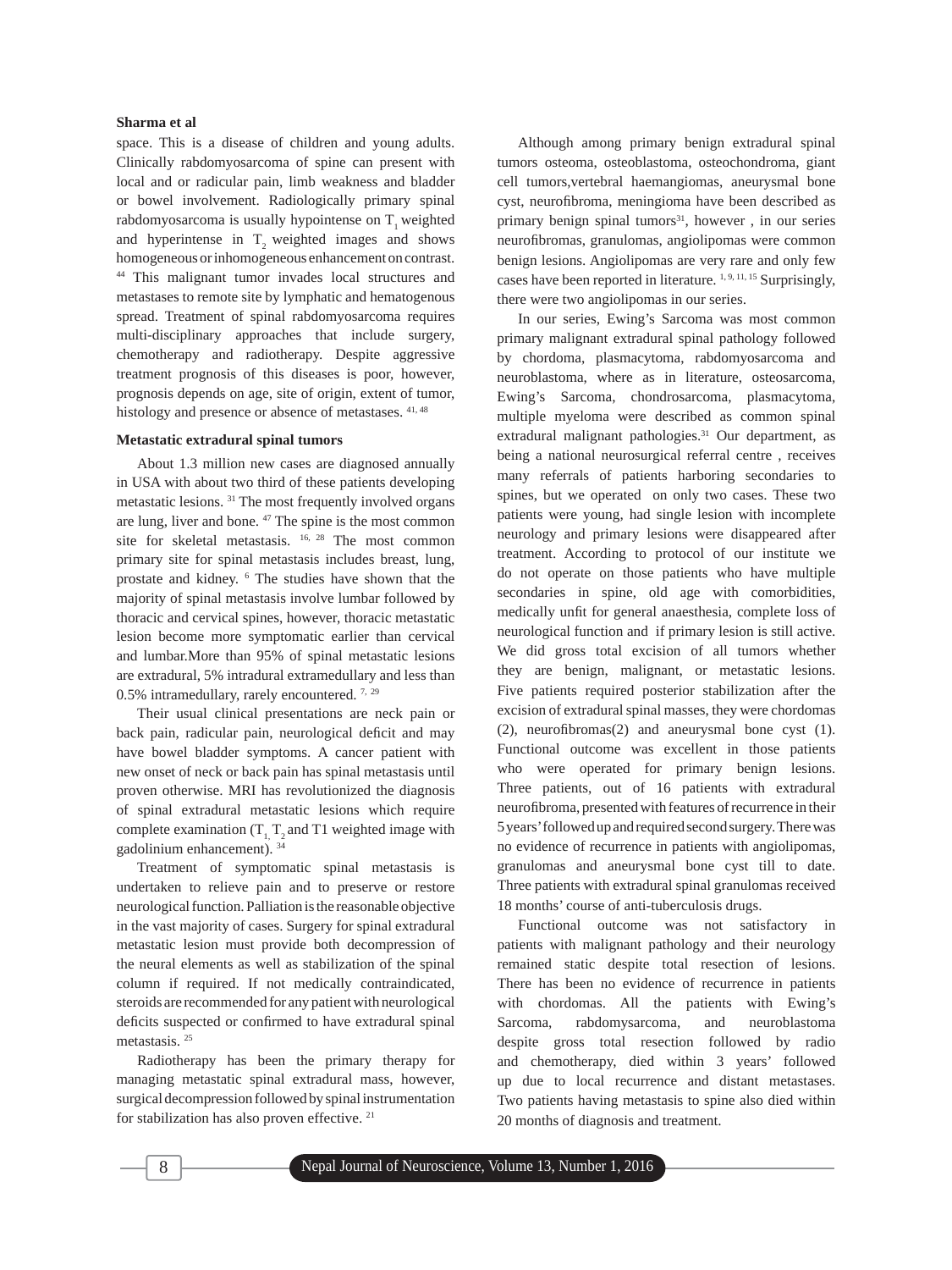# **Conclusion**

Total excision should be the aim of all extradural spinal tumors whether they are benign or malignant. Benign extradural spinal tumors show excellent result after total surgical excision. Malignant lesions, whether primary or secondary, have poor prognosis despite all modalities of treatment.

## **References**

- 1. Akhaddar A, Gazzaz M, Derraz S, et al. Spinal epidural angiolipomas: a rare cause of the spinal cord compression. A report of 8 cases and review of the literature. **Neurochirurgie 46:**523-533, 2000
- 2. Babhulkar SS, Tayade WB, Babhulkar SK. Atypical spinal tuberculosis. The Journal of Bone and Joint Surgery. Vol 66 –B, No 2, 1984
- 3. Black P, Nair S, Giannakopoulos G. Spinal epidural tumors. In: Wilkins RH, Rengachary SS,eds. Principles of Neuerosurgery,  $2<sup>nd</sup>$  edition. Vol II. McGraw Hill Companies,New York, USA.PP 1791- 1804, 1996
- 4. Brihaya J, Ector S P, Lemort M. The management of spinal epidural metastasis. **Adv Tech Stand Neurosurg16:**121-176, 1988
- 5. Bosma JJ, Pigott TJD, Pennie BH, Jafray DC. En bloc removal of the lower lumbar vertebral body for chordoma. **J Neurosurg (Spine 2) 94:**284-291, 2001
- 6. Brotchi J, Lefranc F, Djedid R, Bruneu M. Current management of intramedullary spinal cord tumors. In: Kalangu KKN, Kato Y, Dechambenoid G, eds. Essential practice of Neurosurgery,  $1<sup>st</sup>$  edition. Access publishing Co.Ltd, Nagoya, Japan. 980- 991,2009.
- 7. Chade Ho. Metastatic tumors of the spine and spinal cord. In: Vinken PJ, Bruyn GW ,eds. Hand book of clinical Neurology. Amsterdam: North-Hollan publishing Co. :415-33, 1979
- 8. Cull DJ, Erdohazi M, Symon L. Extradural haemangiolipomas in the spinal canal: two cases presenting during pregnancy. **Acta Neurochir 45:**187-193, 1978
- 9. Ehni G, Love JG. Intraspinal lipomas : report of cases; review of the literature and clinical and pathologic study. **Arch Neurol Psychiatry 54:**1-28, 1945
- 10. Fournev DR, Gokaslan ZL. Current management of sacral chordoma. **Neurosurg Focus 15:**1-5, 2003
- 11. Fourhey DR, Tong KA, Macaulay RJ, Griebel RW. Spinal angiolipoma. **Can J Neuro Sci 28:**82-88,

2001

- 12. Fourney DR, Rhines LD, Hentschel SJ, et al. En block resection of primary sacral tumors: classification of surgical approaches and outcome. **J Neurosurg: spine 3:**111-122, 2005
- 13. Georgy BA, Hesslink JR. Evalutation of fat suppression in contrast enhanced MR of neoplastic and inflammatory spine disease. AJNR Am J **Neuroradiol 15:**409-417, 1994
- 14. Giuffre R. Spinal Lipomas. In: vinken PJ, Bruyn GW ,eds. Hand book of clinical Neurology, vol 20: part2. Tumors of the spine and spinal cord. North-Holland: Amsterdam . PP 103-136,1976
- 15. Haddad FS, Abla A, Allam C K. Extradural spinal angiolipoma. **Surg neurol 26:**473-486, 1986
- 16. Harrington KD, Metastatic disease of the spine. **J Bone Joint Surg Am 68:**1110-1115, 1986
- 17. Hungs M, Pare LS. Spinal angiolipoma : case report and literature review. **J spinal cord med 31:**315- 318, 2008
- 18. Jain J, Shanmugam V. Atypical spinal tuberculosisextra osseous extradural tuberculoma: a retrospective study. **International Journal of Recent Trends in Science and Technology 14 (2):**332-334, 2015
- 19. Jost G, Frank S, Fischer N, Taub E, Mariani L. An epidural neuroblastoma causing spinal cord compression in a 67- year old woman. Rare tumors 2(2),2010
- 20. Khalatbari MR, Jalaeikhoo H, Hamidi M, Moharamzad Y. Primary spinal epidural rabdomyosarcoma: a case report and review of the literature. **Childs Nerv Syst 28:** 1977-1980, 2012
- 21. Klimo P jr, Thompson CJ, Kestle JR, Schmidt MH. A meta-analysis of surgery versus conventional radiotherapy for the treatment of metastatic spinal epidural disease. **Neuro Oncol 7:**64-76, 2005
- 22. Kumar S, Jain AK, Dhammi IK, Aggarwal AN. Treatment of intraspinal tuberculoma. **Clin Orthop Relit Res 460:**62-66, 2007
- 23. Leu NH, Chen CY, Shy CG, Lu CY, Wu CS, Chen DC, Gus TH. MR Imaging of an infiltrating spinal epidural angiolipoma. **Am J Neuroradiol 24:**1008- 1011, 2003
- 24. Lin JJ, Lin F. Two entities in angiolipomas. A study of 459 cases of lipomas with review of literature on infiltrating angiolipoma. **Cancer 34:**720-727, 1974
- 25. Loblaw DA, Mitera G, Ford M, Laperriere MJ. A 2011 updated systematic review and clinical practice guideline for the management of malignant extradural spinal cord compression. **Int J Radiat Oncol Biol Phys 84:**312-317, 2012
- 26. Mallis L. Intramedullary spinal cord tumors. **Clin**

# **Extradural Spinal Tumor**